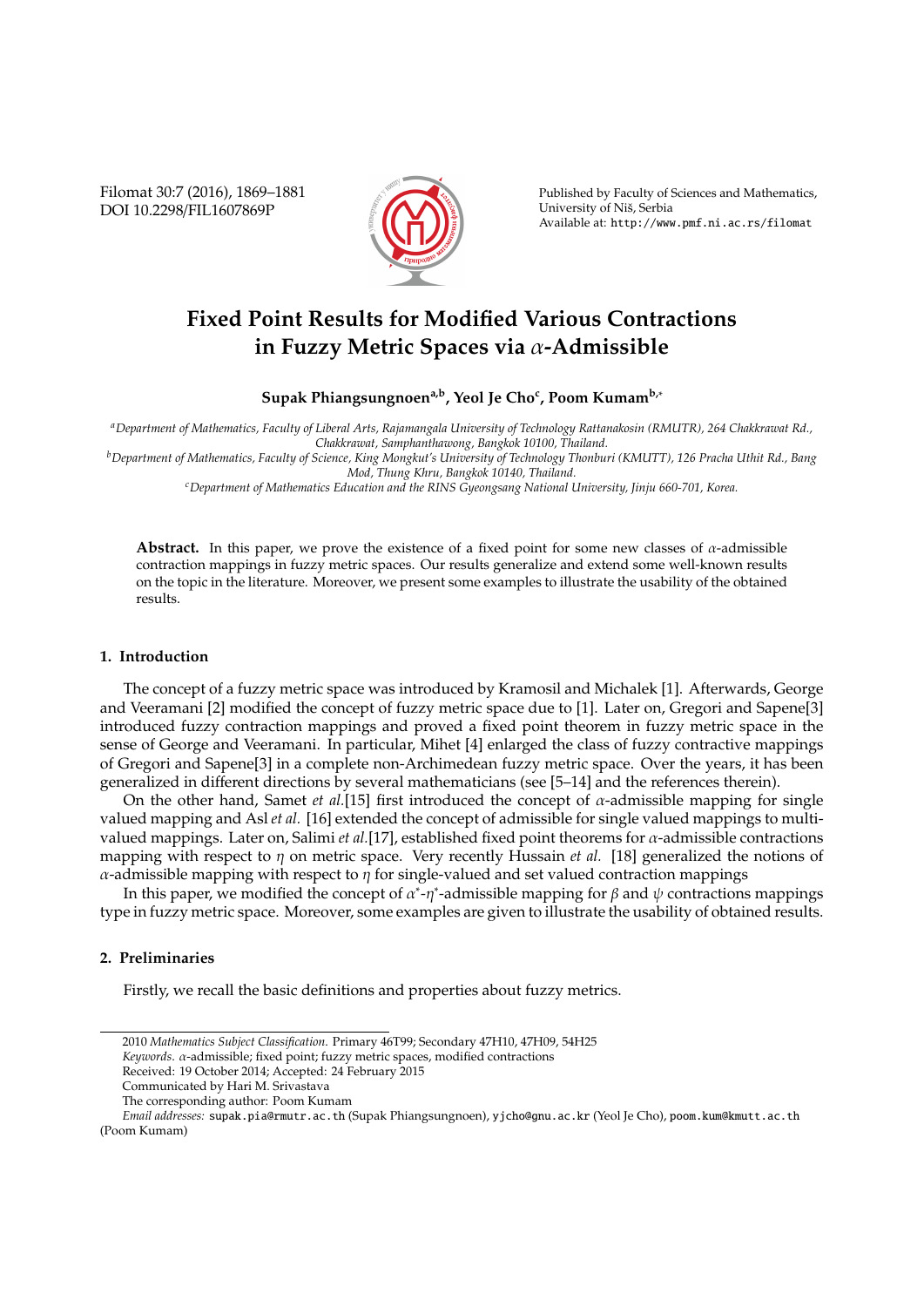**Definition 2.1 ([20]).** A binary operation  $* : [0,1] \times [0,1] \rightarrow [0,1]$  is a continuous t-norm if it satisfies the following conditions :

(T1) ∗ is associative and commutative,

(T2) ∗ is continuous,

(T3)  $a * 1 = a$  for all  $a \in [0, 1]$ ,

(T4)  $a * b \le c * d$  whenever  $a \le c$  and  $b \le d$  for all  $a, b, c, d \in [0, 1]$ .

**Remark 2.2.** A t-norm  $*$  is called positive, if  $a * b > 0$  for all  $a, b \in (0, 1)$ .

Examples of continuous t-norms are Lukasievicz t-norm, that is,  $a *_{L} b = \max\{a + b - 1, 0\}$ , product t-norm, that is,  $a *_{P} b = ab$  and minimum t-norm, that is,  $a *_{M} b = \min\{a, b\}$ .

The concept of fuzzy metric space is defined by George and Veeramani [2] as follows.

**Definition 2.3 ([2]).** Let *X* be an arbitrary nonempty set, ∗ is a continuous *t*-norm, and *M* is a fuzzy set on  $X \times X \times (0, \infty)$ . The 3-tuple  $(X, M, *)$  is called a fuzzy metric space if satisfying the following conditions, for each  $x, y, z \in X$  and  $t, s > 0$ ,

(M1)  $M(x, y, t) > 0$ ,

(M2)  $M(x, y, t) = 1$  if and only if  $x = y$ ,

(M3)  $M(x, y, t) = M(y, x, t)$ ,

(M4)  $M(x, y, t) * M(y, z, s) ≤ M(x, z, t + s)$ ,

(M5)  $M(x, y, \cdot) : (0, \infty) \rightarrow [0, 1]$  is continuous.

**Remark 2.4.** It is worth pointing out that  $0 < M(x, y, t) < 1$  (for all  $t > 0$ ) provided  $x \neq y$ , (see [21]).

Let  $(X, M, *)$  be a fuzzy metric space. For  $t > 0$ , the open ball  $B(x, r, t)$  with a center  $x \in X$  and a radius  $0 < r < 1$  is defined by

$$
B(x, r, t) = \{y \in X : M(x, y, t) > 1 - r\}.
$$

A subset  $A \subset X$  is called open if for each  $x \in A$ , there exist  $t > 0$  and  $0 < r < 1$  such that  $B(x, r, t) \subset A$ . Let  $\tau$ denote the family of all open subsets of *X*. Then τ is a topology on *X*, called the topology induced by the fuzzy metric *M*. This topology is metrizable (see in[22]).

**Example 2.5 ([2]).** Let  $(X, d)$  be a metric space. Define  $a * b = ab$  (or  $a * b = min\{a, b\}$ ) for all  $a, b \in [0, 1]$ , and define  $M: X \times X \times (0, \infty) \rightarrow [0, 1]$  as

$$
M(x, y, t) = \frac{t}{t + d(x, y)}
$$

for all  $x, y \in X$  and  $t > 0$ . Then  $(X, M, *)$  is a fuzzy metric space. We call this fuzzy metric induced by the metric *d* the standard fuzzy metric.

Now we give some examples of fuzzy metric space due to Gregori et al. [7].

**Example 2.6 ([7]).** Let *X* be a nonempty set,  $f : X \to \mathbb{R}^+$  be a one-one function and  $g : [0, \infty) \to \mathbb{R}^+$  be an increasing continuous function. For fixed  $\alpha, \beta > 0$ , define  $M : X \times X \times (0, \infty) \rightarrow [0, 1]$  as

$$
M(x, y, t) = \left(\frac{(\min\{f(x), f(y)\})^{\alpha} + g(t)}{(\max\{f(x), f(y)\})^{\alpha} + g(t)}\right)^{\beta},
$$

for all  $x, y \in X$  and  $t > 0$ . Then,  $(X, M, *)$  is a fuzzy metric space on *X* where  $*$  is the product t-norm.

**Example 2.7 ([7]).** Let  $(X, d)$  be a metric space and  $g : \mathbb{R}^+ \to [0, \infty)$  be an increasing continuous function. Define  $M: X \times X \times (0, \infty) \rightarrow [0, 1]$  as

$$
M(x, y, t) = e^{\left(-\frac{d(x, y)}{g(t)}\right)},
$$

for all  $x, y \in X$  and  $t > 0$ . Then  $(X, M, *)$  is a fuzzy metric space on  $X$  where  $*$  is the product t-norm.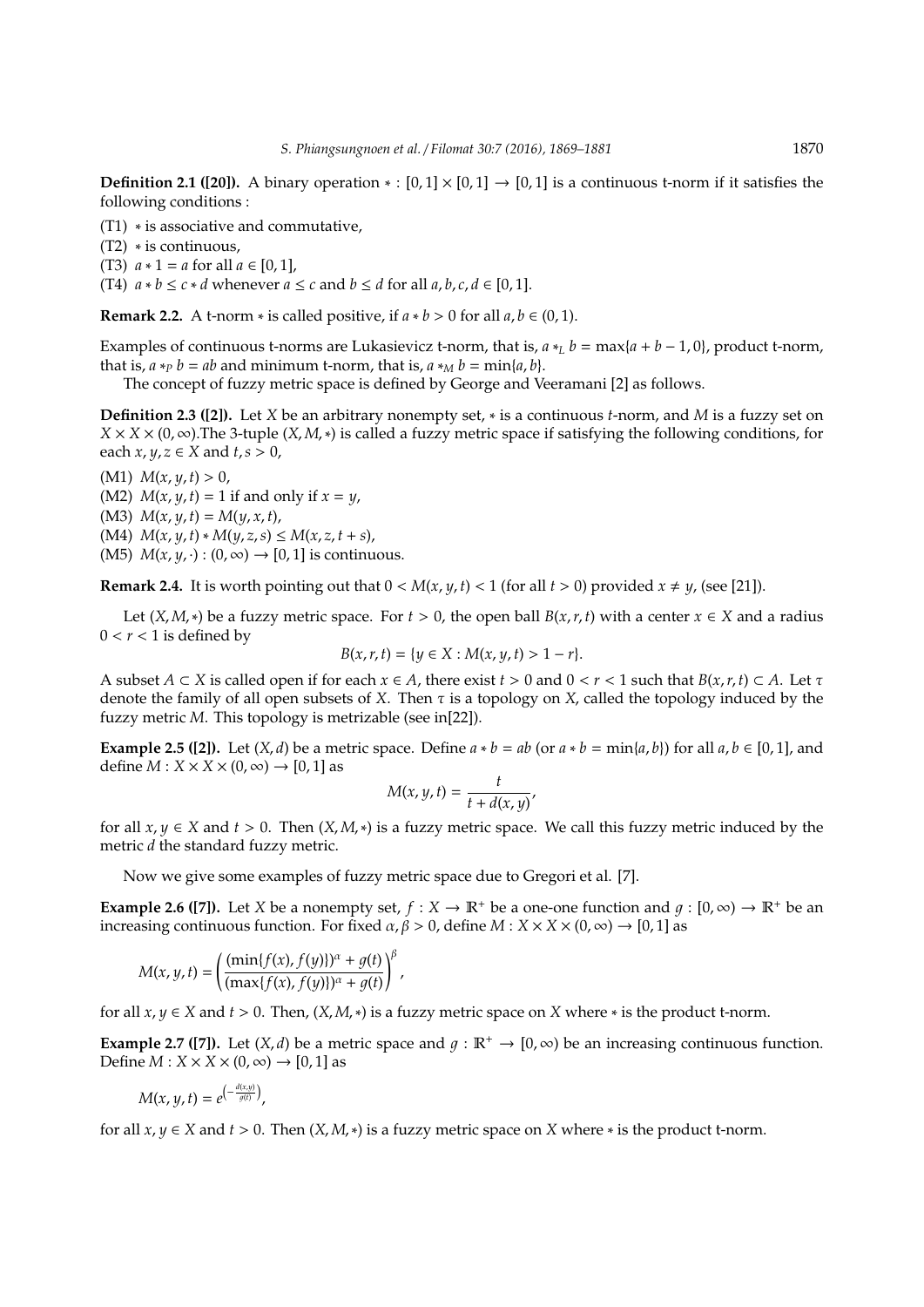**Example 2.8 ([7]).** Let  $(X,d)$  be a bounded metric space with  $d(x, y) < k$  (for all  $x, y \in X$ , where *k* is fixed constant in  $(0, \infty)$ ) and  $q : \mathbb{R}^+ \to (k, \infty)$  be an increasing continuous function. Define a function *M* :  $X \times X \times (0, \infty) \rightarrow [0, 1]$  as

$$
M(x, y, t) = 1 - \frac{d(x, y)}{g(t)},
$$

for all  $x, y \in X$  and  $t > 0$ . Then  $(X, M, *)$  is a fuzzy metric space on *X* wherein  $*$  is a Lukasievicz t-norm.

**Definition 2.9 ([2]).** Let  $(X, M, *)$  be a fuzzy metric space.

- (1) A sequence  $\{x_n\}$  in *X* is said to be convergent to a point  $x \in X$  if  $\lim_{n\to\infty} M(x_n, x, t) = 1$  for all  $t > 0$ .
- (2) A sequence { $x_n$ } in *X* is called a Cauchy sequence if, for each  $0 < \epsilon < 1$  and  $t > 0$ , there exits  $n_0 \in \mathbb{N}$  such that  $M(x_n, x_m, t) > 1 - \epsilon$  for each  $n, m \ge n_0$ .
- (3) A fuzzy metric space in which every Cauchy sequence is convergent is said to be complete.
- (4) A fuzzy metric space in which every sequence has a convergent subsequence is said to be compact.

**Lemma 2.10 ([6]).** *Let*  $(X, M, *)$  *be a fuzzy metric space. For all*  $x, y \in X$ *,*  $M(x, y, \cdot)$  *is non-decreasing function.* 

**Definition 2.11.** Let (*X*, *M*,∗) be a fuzzy metric space. Then the mapping *M* is said to be continuous on  $X \times X \times (0, \infty)$  if

$$
\lim_{n\to\infty} M(x_n, y_n, t_n) = M(x, y, t)
$$

when  $\{(x_n, y_n, t_n)\}\$ is a sequence in  $X^2 \times (0, \infty)$  which converges to a point  $(x, y, t) \in X^2 \times (0, \infty)$ , i.e.,

$$
\lim_{n\to\infty} M(x_n,x,t) = \lim_{n\to\infty} M(y_n,y,t) = 1 \quad \text{and} \quad \lim_{n\to\infty} M(x,y,t_n) = M(x,y,t).
$$

**Lemma 2.12 ([23]).** *If* (*X*, *M*,  $*$ ) *be a fuzzy metric space, then M is a continuous function on*  $X \times X \times (0, \infty)$ *.* 

On the other hand, the concept of  $\alpha$ -admissible mapping introduced by Samet et al. [15] as follows.

**Definition 2.13 ([15]).** Let *X* be a nonempty set,  $T : X \to X$  and  $\alpha : X \times X \to [0, \infty)$ . We say that *T* is *α*-admissible mapping if for all  $x, y \in X$ , we have

$$
\alpha(x, y) \ge 1 \Longrightarrow \alpha(Tx, Ty) \ge 1.
$$

Next, Samet et al. [15] modified the concept of  $\alpha$ -admissible mapping as follows.

**Definition 2.14 ([17]).** Let *X* be a nonempty set,  $T : X \to X$  and  $\alpha, \eta : X \times X \to [0, \infty)$ . We say that *T* is α-admissible mapping with respect to η if for all *x*, *y* ∈ *X*, we have

$$
\alpha(x, y) \ge \eta(x, y) \Longrightarrow \alpha(Tx, Ty) \ge \eta(Tx, Ty).
$$

Note that, if we take  $\eta(x, y) = 1$ , then this definition reduces to Definition 2.13. Also, if we take  $\alpha(x, y) = 1$ , then we say that  $T$  is an  $\eta$ -subadmissible.

**Definition 2.15.** Let  $(X, M, *)$  be a fuzzy metric space. A mapping  $T : X \to X$  and let  $\alpha^* : X \times X \times (0, \infty) \to X$ [0, ∞) be function. We say that *T* is an α ∗ -admissible mapping if, for all *x*, *y* ∈ *X* and *t* > 0,

$$
\alpha^*(x, y, t) \ge 1 \Longrightarrow \alpha^*(Tx, Ty, t) \ge 1.
$$

**Definition 2.16.** Let  $(X, M, *)$  be a fuzzy metric space. A mapping  $T : X \to X$  and let  $\alpha^*, \eta^*: X \times X \times (0, \infty) \to X$  $[0, \infty)$  be two functions. We say that *T* is an  $\alpha^*$ - $\eta^*$ -admissible mapping if, for all  $x, y \in X$  and  $t > 0$ ,

$$
\alpha^*(x, y, t) \ge \eta^*(x, y, t) \Longrightarrow \alpha^*(Tx, Ty, t) \ge \eta^*(Tx, Ty, t);
$$

Note that, If  $\eta^*(x, y, t) = 1$  then this definition reduces to Definition 2.15. Also, if we take  $\alpha^*(x, y, t) = 1$ , then we say that *T* is an  $\eta^*$ -subadmissible.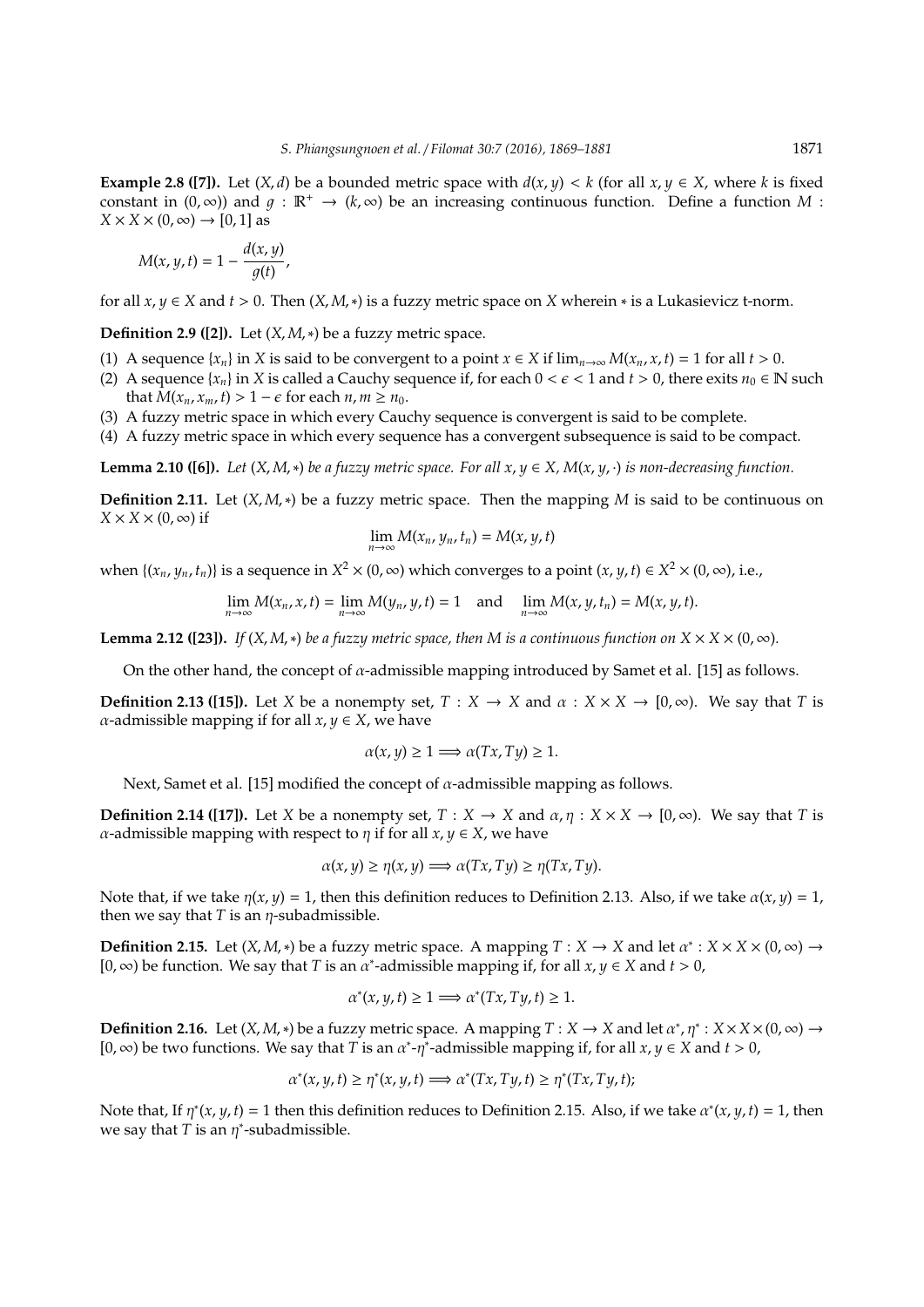# **3. Modified** α ∗ **-**η ∗ **-**β**-Contractions in Fuzzy Metric Spaces**

First, we introduce the following notion:

**Definition 3.1.** Let  $(X, M, *)$  be a fuzzy metric space. A mapping  $T : X \to X$  and let  $\alpha^*, \eta^* : X \times X \times (0, \infty) \to X$ [0, ∞) be two functions. We say that *T* is a modified  $α^*$ -η<sup>\*</sup>-β-contractive mapping if there exists a function  $\beta : [0,1] \to [1,\infty)$  such that, for any sequence  $\{s_n\} \subset [0,1]$  of positive reals,  $\beta(s_n) \to 1$  implies  $s_n \to 1$ , for all *x*, *y* ∈ *X* and *t* > 0,

$$
\alpha^*(x, Tx, t)\alpha^*(y, Ty, t) \ge \eta^*(x, Tx, t)\eta^*(x, Tx, t)
$$
\n
$$
\implies M(Tx, Ty, t) \ge \beta \big(M(x, y, t)\big)N(x, y, t), \tag{3.1}
$$

where

$$
N(x, y, t) = \min \{ M(x, y, t), \max \{ M(x, Tx, t), M(y, Ty, t) \} \}.
$$

Now, we are ready to state and prove our first main theorem.

**Theorem 3.2.** Let  $(X, M, *)$  be a complete fuzzy metric space. The mapping  $T : X \to X$  is a modified  $\alpha^*$ - $\eta^*$ - $\beta$ *contractive mapping. Suppose that the following assertions hold:*

- *(a) T is* α ∗ *-*η ∗ *-admissible mapping;*
- (b) there exists  $x_0 \in X$  such that  $\alpha^*(x_0, Tx_0, t) \geq \eta^*(x_0, Tx_0, t)$  for all  $t > 0$ ;
- (c) for any sequence  $\{x_n\} \subset X$  such that  $\alpha^*(x_n, x_{n+1}, t) \geq \eta^*(x_n, x_{n+1}, t)$ , for all  $n \in \mathbb{N}$ ,  $t > 0$  and  $x_n \to x$  as  $n \to \infty$ , *then*  $\alpha^*(x, Tx, t) \geq \eta^*(x, Tx, t)$  *for all*  $n \in \mathbb{N}$  *and*  $t > 0$ *.*

*Then T has a fixed point.*

**Proof.** Let  $x_0 \in X$  such that  $\alpha^*(x_0, Tx_0, t) \geq \eta^*(x_0, Tx_0, t)$  for all  $t > 0$ . Define a sequence a sequence  $\{x_n\}$ in X such that  $x_n = T^n x_0 = Tx_{n-1}$ , for all  $n \in \mathbb{N}$ . If  $x_n = x_{n+1}$ , then  $x_n = Tx_n$  and so  $x_n$  is a fixed point of *T* and we are finished. Assume that  $x_n \neq x_{n+1}$  for all  $n \in \mathbb{N}$ . Since *T* is  $\alpha^*$ - $\eta^*$ -admissible mapping and  $\alpha^*(x_0, Tx_0, t) \ge \eta^*(x_0, Tx_0, t)$  we deduce that

$$
\alpha^*(x_1, x_2, t) = \alpha^*(Tx_0, Tx_1, t) \ge \eta^*(Tx_0, Tx_1, t) = \eta^*(x_1, x_2, t).
$$

So, we have

$$
\alpha^*(x_0, Tx_0, t)\alpha^*(x_1, Tx_1, t) \geq \eta^*(x_0, Tx_0, t)\eta^*(x_1, Tx_1, t).
$$

By continuing this process, we have  $\alpha^*(x_n, Tx_n, t) \geq \eta^*(x_n, Tx_n, t)$ . So, we get

$$
\alpha^*(x_{n-1}, Tx_{n-1}, t)\alpha^*(x_n, Tx_n, t) \geq \eta^*(x_{n-1}, Tx_{n-1}, t)\eta^*(x_n, Tx_n, t)
$$

for all  $n \in \mathbb{N}$  and  $t > 0$ . Now, from (3.1), we obtain that

$$
M(x_n, x_{n+1}, t) = M(Tx_{n-1}, Tx_n, t)
$$
  
\n
$$
\geq \beta \big(M(x_{n-1}, x_n, t)\big) N(x_{n-1}, x_n, t)
$$

where

$$
N(x_{n-1}, x_n, t) = \min \{M(x_{n-1}, x_n, t), \max\{M(x_{n-1}, Tx_{n-1}, t), M(x_n, Tx_n, t)\}\}
$$
  
= \min \{M(x\_{n-1}, x\_n, t), \max\{M(x\_{n-1}, x\_n, t), M(x\_n, x\_{n+1}, t)\}\}

for all *n* ∈ **N** and *t* > 0. If  $M(x_{n-1}, x_n, t)$  ≤  $M(x_n, x_{n+1}, t)$  for some *n* ∈ **N**, then

$$
\min\left\{M(x_{n-1},x_n,t),\max\{M(x_{n-1},x_n,t),M(x_n,x_{n+1},t)\}\right\}=M(x_{n-1},x_n,t).
$$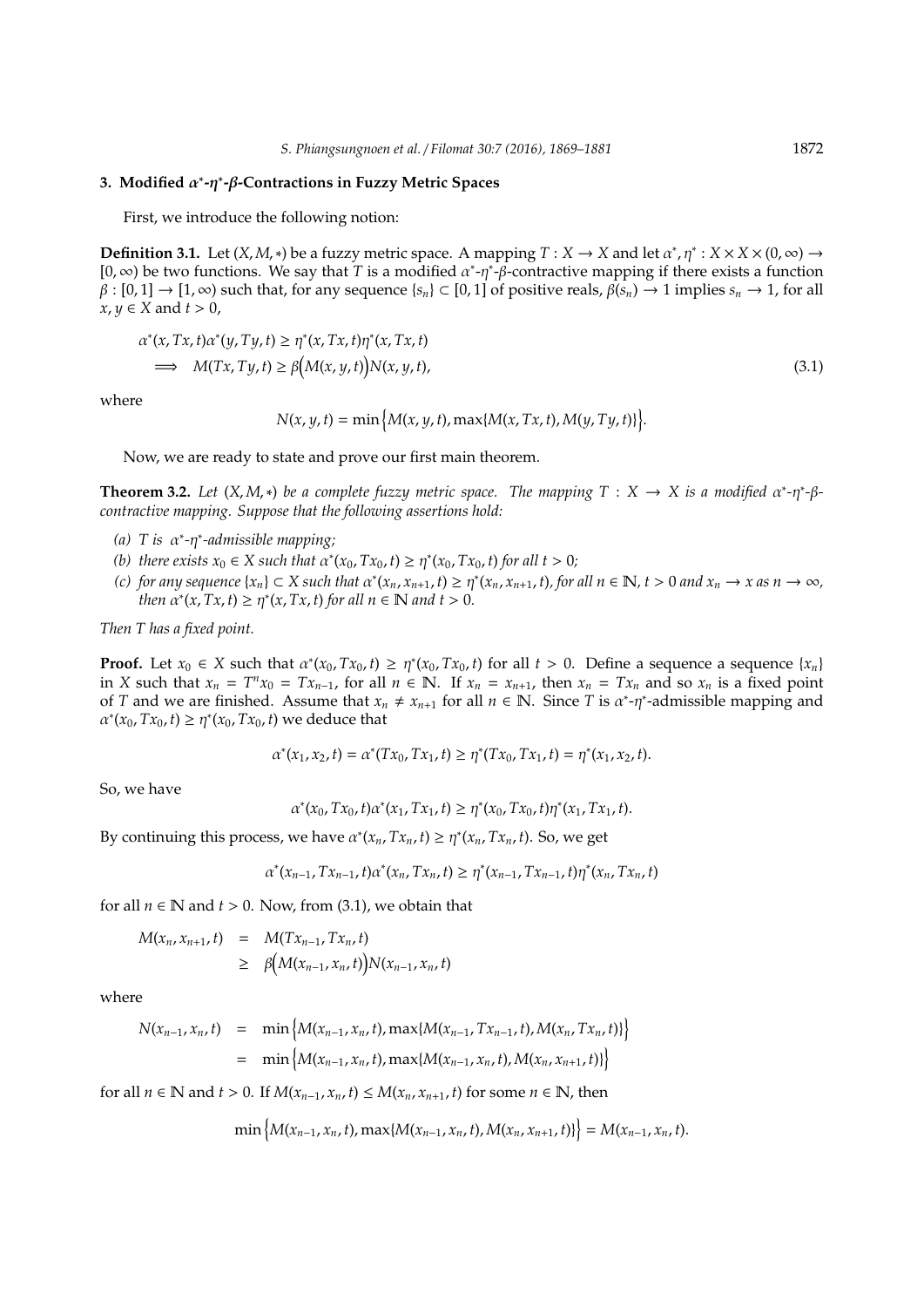Also, if  $M(x_n, x_{n+1}, t) < M(x_{n-1}, x_n, t)$  for some  $n \in \mathbb{N}$ , then

$$
\min\left\{M(x_{n-1},x_n,t),\max\{M(x_{n-1},x_n,t),M(x_n,x_{n+1},t)\}\right\}=M(x_{n-1},x_n,t).
$$

That is, for all  $n \in \mathbb{N}$  and  $t > 0$ , we have

$$
\min\left\{M(x_{n-1},x_n,t),\max\{M(x_{n-1},x_n,t),M(x_n,x_{n+1},t)\}\right\}=M(x_{n-1},x_n,t).
$$

Hence,

$$
M(x_n, x_{n+1}, t) \geq \beta \Big( M(x_{n-1}, x_n, t) \Big) M(x_{n-1}, x_n, t) \geq M(x_{n-1}, x_n, t) \tag{3.2}
$$

for all  $n \in \mathbb{N}$  and  $t > 0$ . It follows that the sequence { $M(x_n, x_{n+1}, t)$ } is an increasing sequence in (0, 1]. Thus, there exists  $l \in (0, 1]$  such that  $\lim_{n\to\infty} M(x_n, x_{n+1}, t) = l$  for all  $t > 0$ . We shall prove that  $l = 1$  for all  $t > 0$ . From (3.2), we have

$$
\frac{M(x_n, x_{n+1}, t)}{M(x_{n-1}, x_n, t)} \geq \beta(M(x_{n-1}, x_n, t)) \geq 1,
$$

which implies that  $\lim_{n\to\infty} \beta(M(x_{n-1},x_n,t)) = 1$ . Regarding the property of the function  $\beta$ , which implies that  $l = 1$  and we conclude that

$$
\lim_{n \to \infty} M(x_n, x_{n+1}, t) = 1. \tag{3.3}
$$

Next, we prove that  ${x_n}$  is a Cauchy sequence. Suppose, to the contrary, that  ${x_n}$  is not a Cauchy sequence. Then there exist  $\varepsilon \in (0,1)$  and  $t_0 > 0$  such that, for all  $k \ge 1$ , there are  $m(k)$ ,  $n(k) \in \mathbb{N}$  with  $m(\bar{k}) > n(k) \geq k$  and

$$
M(x_{n(k)}, x_{m(k)}, t_0) \leq 1 - \varepsilon.
$$

Assume that  $m(k)$  is the least integer exceeding  $n(k)$  satisfying the above inequality, that is, equivalently,

$$
M(x_{n(k)},x_{m(k)-1},t_0)>1-\varepsilon.
$$

By the (M4), we derive that

$$
1 - \varepsilon \geq M(x_{n(k)}, x_{m(k)}, t_0)
$$
  
\n
$$
\geq M(x_{n(k)}, x_{m(k)-1}, t_0) * M(x_{m(k)-1}, x_{m(k)}, t_0)
$$
  
\n
$$
> (1 - \varepsilon) * M(x_{m(k)-1}, x_{m(k)}, t_0)
$$

for all  $k \in \mathbb{N}$ . Taking the limit as  $k \to \infty$  in the above inequality and using (3.3), we get

$$
\lim_{k \to +\infty} M(x_{n(k)}, x_{m(k)}, t_0) = 1 - \varepsilon. \tag{3.4}
$$

Again, by M(4), we find that

 $M(x_{n(k+1)}, x_{m(k+1)}, t_0) \geq M(x_{n(k+1)}, x_{n(k)}, t_0) * M(x_{n(k)}, x_{m(k)}, t_0)$ ∗*M*(*x<sup>m</sup>*(*k*) , *x<sup>m</sup>*(*k*+1), *t*0)

and

$$
M(x_{n(k)}, x_{m(k)}, t_0) \geq M(x_{n(k)}, x_{n(k+1)}, t_0) * M(x_{n(k+1)}, x_{m(k+1)}, t_0)
$$
  
 
$$
*M(x_{m(k+1)}, x_{m(k)}, t_0).
$$

Taking the limit as  $k \to \infty$  in the above inequality, together with (3.3) and (3.4), we deduce that

$$
\lim_{k \to +\infty} M(x_{n(k+1)}, x_{m(k+1)}, t_0) = 1 - \varepsilon. \tag{3.5}
$$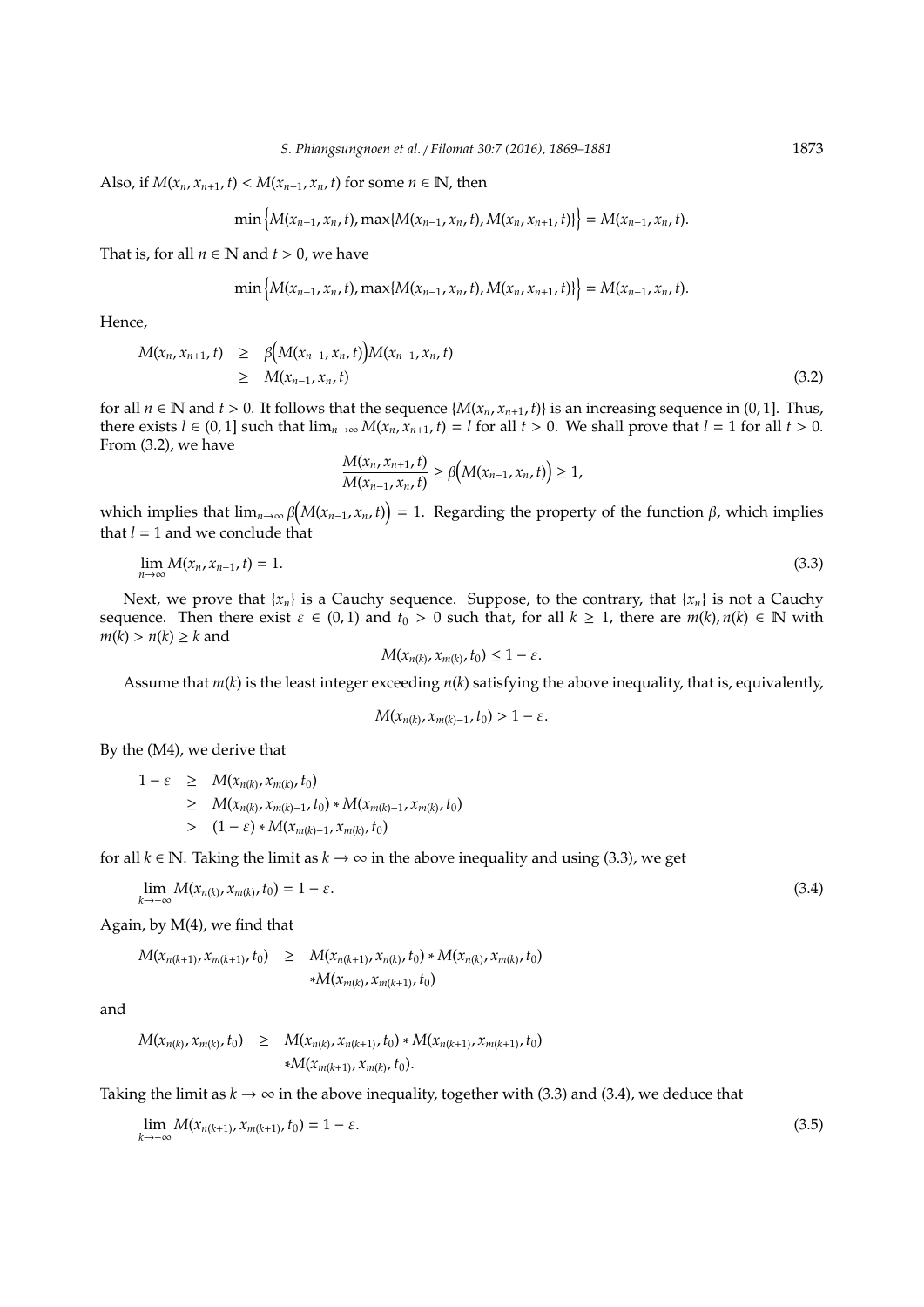Since,

$$
\alpha(x_{n(k)}, Tx_{n(k)}, t)\alpha(x_{m(k)}, Tx_{m(k)}, t) \leq \eta(x_{n(k)}, Tx_{n(k)}, t)\eta(x_{m(k)}, Tx_{m(k)}, t).
$$

Then from (3.1), (3.3), (3.4) and (3.5), we have

$$
M(x_{n(k+1)}, x_{m(k+1)}, t_0) \geq \beta \big(M(x_{n(k)}, x_{m(k)}, t_0)\big) N(x_{n(k)}, x_{m(k)}, t_0),
$$

where

*N*( $x_{n(k)}$ ,  $x_{m(k)}$ ,  $t_0$ )

$$
= \min \big\{ M(x_{n(k)}, x_{m(k)}, t_0), \max \{ M(x_{n(k)}, Tx_{n(k)}, t_0), M(x_{m(k)}, Tx_{m(k)}, t_0) \} \big\}.
$$

Hence,

$$
\frac{M(x_{n(k+1)}, x_{m(k+1)}, t_0)}{N(x_{n(k)}, x_{m(k)}, t_0)} \geq \beta(M(x_{n(k)}, x_{m(k)}, t_0)) \geq 1.
$$

Letting  $k \to \infty$  in the above inequality, we get

$$
\lim_{k\to+\infty}\beta(M(x_{n(k)},x_{m(k)},t_0))=1.
$$

That is,

$$
1 - \varepsilon = \lim_{k \to +\infty} M(x_{n(k)}, x_{m(k)}, t_0) = 1.
$$

So,  $\varepsilon = 0$ , which is contradiction. Thus, { $x_n$ } is a Cauchy sequence and (*X*, *M*, \*) complete then there exists *x*<sup>★</sup> ∈ *X* such that  $x_n \to x^*$  as  $n \to \infty$ , that means  $M(x_n, x^*$ ,  $t) = 1$  as  $n \to \infty$ , for each  $t > 0$ . By condition (*c*), we have  $\alpha(x^*, Tx^*, t) \geq \eta(x^*, Tx^*, t)$ . So, we get

$$
\alpha(x_n, Tx_n, t)\alpha(x^{\star}, Tx^{\star}, t) \geq \eta(x_n, Tx_n, t)\eta(x^{\star}, Tx^{\star}, t)
$$

for all  $n \in \mathbb{N} \cup \{0\}$  and  $t > 0$ . By (3.1), we have

$$
M(Tx^{\star},Tx_n,t) = M(Tx^{\star},x_{n+1},t) \geq \beta(M(x^{\star},x_n,t))N(x^{\star},x_n,t)
$$

where

$$
N(x^*, x_n, t)
$$
  
= min { $M(x^*, x_n, t)$ , max{ $M(x^*, Tx^*, t)$ ,  $M(x_n, Tx_n, t)$ }  
= min { $M(x^*, x_n, t)$ , max{ $M(x^*, Tx^*, t)$ ,  $M(x_n, x_{n+1}, t)$ }

Hence,

$$
M(Tx^*, x^*, t) \geq M(Tx^*, x_{n+1}, t) * M(x_{n+1}, x_n, t) * M(x_n, x^*, t)
$$
  
\n
$$
\geq \beta(M(x^*, x_n, t))N(x^*, x_n, t) * M(x_{n+1}, x_n, t) * M(x_n, x^*, t)
$$

Letting  $n \to \infty$  in the above inequality, we get  $M(Tx^*, x^*, t) = 1$ , that is,  $Tx^* = x^*$ . This completes the proof.

By taking  $\eta^*(x, y, t) = 1$  in Theorem 3.2, we have the following result.

**Corollary 3.3.** Let  $(X, M, *)$  be a complete fuzzy metric space. A mapping  $T : X \to X$  be  $\alpha^*$ -admissible mapping. *Assume that there exists a function*  $\beta : [0,1] \rightarrow [1,\infty)$  *such that, for any sequence*  $\{s_n\} \subset [0,1]$  *of positive reals,*  $\beta(s_n) \to 1$  *implies*  $s_n \to 1$ *, and* 

$$
\alpha^*(x, Tx, t)\alpha^*(y, Ty, t) \ge 1 \Longrightarrow M(Tx, Ty, t) \ge \beta(M(x, y, t))N(x, y, t),
$$

*where*

$$
N(x, y, t) = \min \{ M(x, y, t), \max \{ M(x, Tx, t), M(y, Ty, t) \} \},
$$

o

*for all*  $x, y \in X$  *and*  $t > 0$ *. Suppose that the following assertions hold:*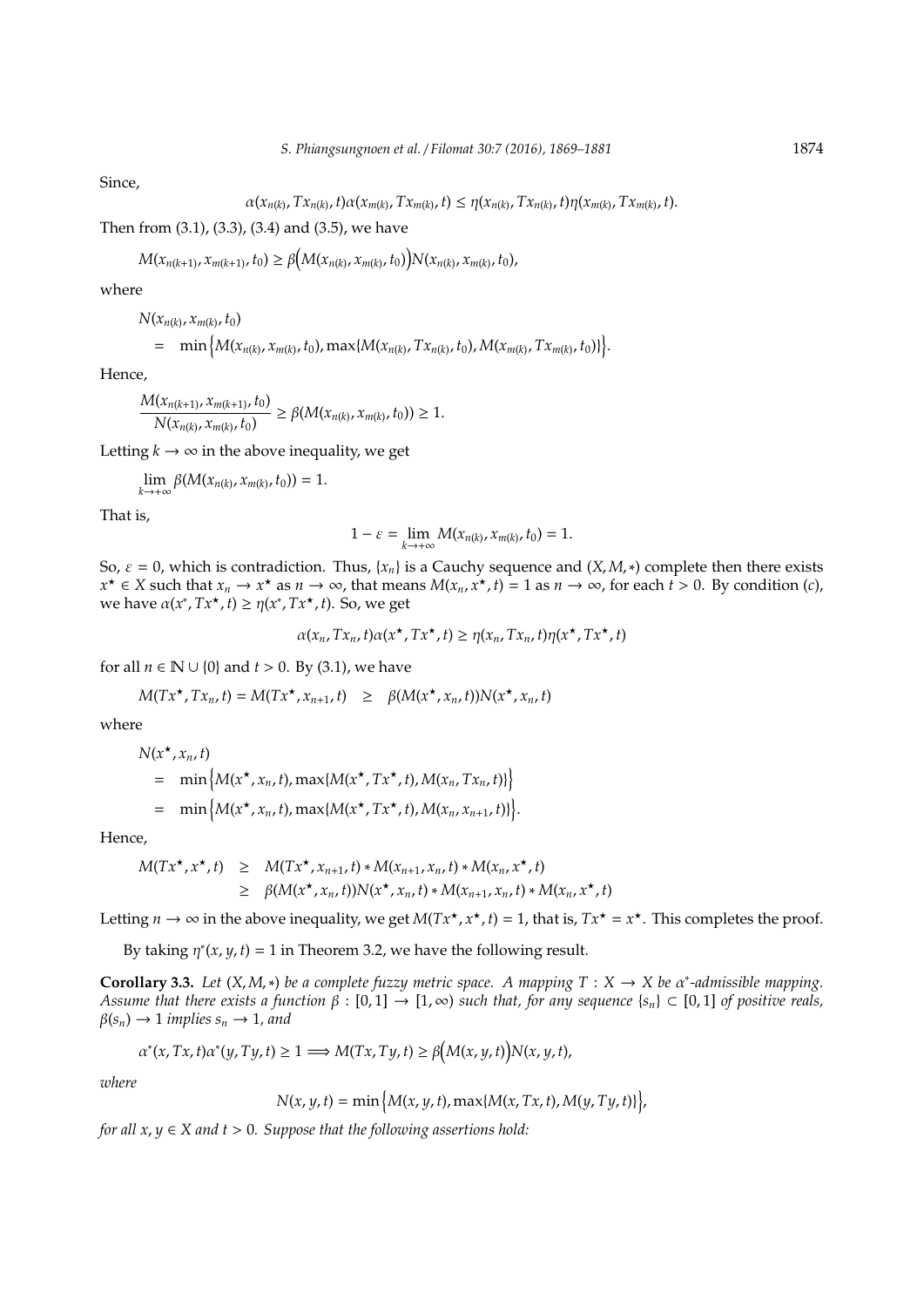- (a) there exists  $x_0 \in X$  such that  $\alpha^*(x_0, x_1, t) \ge 1$  for all  $t > 0$ ;
- (b) for any sequence  $\{x_n\} \subset X$  such that  $\alpha^*(x_n, x_{n+1}, t) \ge 1$ , for all  $n \in \mathbb{N}$ ,  $t > 0$  and  $x_n \to x$  as  $n \to \infty$ , then  $\alpha^*(x_n, x, t) \geq 1$  for all  $n \in \mathbb{N}$  and  $t > 0$ .

*Then T has a fixed point.*

**Corollary 3.4.** *Let*  $(X, M, *)$  *be a complete fuzzy metric space. A mapping*  $T : X \to X$  *and let*  $\alpha^* : X \times X \times (0, \infty) \to X$ [0, ∞) *be* α ∗ *-admissible mapping. Assume that there exists a function* β : [0, 1] → [1, ∞) *such that, for any sequence*  ${s_n} \subset [0, 1]$  *of positive reals,*  $\beta(s_n) \to 1$  *implies*  $s_n \to 1$  *and* 

$$
\alpha^*(x, Tx, t)\alpha^*(y, Ty, t)M(Tx, Ty, t) \ge \beta(M(x, y, t))N(x, y, t),
$$

*where*

$$
N(x, y, t) = \min\big\{M(x, y, t), \max\{M(x, Tx, t), M(y, Ty, t)\}\big\},
$$

*for all*  $x, y \in X$  *and*  $t > 0$ *. Suppose that the following assertions hold:* 

- (a) there exists  $x_0 \in X$  such that  $\alpha^*(x_0, x_1, t) \ge 1$  for all  $t > 0$ ;
- (b) for any sequence  $\{x_n\} \subset X$  such that  $\alpha^*(x_n, x_{n+1}, t) \ge 1$ , for all  $n \in \mathbb{N}$ ,  $t > 0$  and  $x_n \to x$  as  $n \to \infty$ , then  $\alpha^*(x_n, x, t) \geq 1$  for all  $n \in \mathbb{N}$  and  $t > 0$ .

*Then T has a fixed point.*

By taking  $\alpha^*(x, y, t) = 1$  in Theorem 3.2, we have the following result.

**Corollary 3.5.** Let  $(X, M, *)$  be a complete fuzzy metric space. A mapping  $T : X \to X$  be  $\eta^*$ -subadmissible mapping. *Assume that there exists a function* β : [0, 1] → [1, ∞) *such that, for any sequence* {*sn*} ⊂ [0, 1] *of positive reals,*  $\beta(s_n) \to 1$  *implies*  $s_n \to 1$  *and* 

$$
\eta^*(x, Tx, t)\eta^*(x, Tx, t) \le 1 \Longrightarrow M(Tx, Ty, t) \ge \beta(M(x, y, t))N(x, y, t),
$$

*where*

$$
N(x, y, t) = \min\big\{M(x, y, t), \max\{M(x, Tx, t), M(y, Ty, t)\}\big\},
$$

*for all*  $x, y \in X$  *and*  $t > 0$ *. Suppose that the following assertions hold:* 

- (a) there exists  $x_0 \in X$  such that  $\eta^*(x_0, x_1, t) \leq 1$  for all  $t > 0$ ;
- (*b*) for any sequence  $\{x_n\}$  ⊂ *X* such that  $\eta^*(x_n, x_{n+1}, t)$  ≤ 1, for all  $n \in \mathbb{N}$ ,  $t > 0$  and  $x_n \to x$  as  $n \to \infty$ , then  $\eta^*(x_n, x, t) \leq 1$  for all  $n \in \mathbb{N}$  and  $t > 0$ .

*Then T has a fixed point.*

**Corollary 3.6.** *Let*  $(X, M, *)$  *be a complete fuzzy metric space. A mapping*  $T : X \to X$  *be*  $\eta^*$ -subadmissible mapping. *Assume that there exists a function*  $\beta : [0,1] \to [1,\infty)$  *such that, for any sequence*  $\{s_n\} \subset [0,1]$  *of positive reals,*  $\beta(s_n) \to 1$  *implies*  $s_n \to 1$  *and* 

$$
M(Tx,Ty,t) \geq \eta^*(x,Tx,t)\eta^*(x,Tx,t)\beta(M(x,y,t))N(x,y,t),
$$

*where*

 $N(x, y, t) = \min \{ M(x, y, t), \max \{ M(x, Tx, t), M(y, Ty, t) \} \},$ 

*for all*  $x, y \in X$  *and*  $t > 0$ *. Suppose that the following assertions hold:* 

- (a) there exists  $x_0 \in X$  such that  $\eta^*(x_0, x_1, t) \leq 1$  for all  $t > 0$ ;
- (*b*) for any sequence  $\{x_n\}$  ⊂ *X* such that  $\eta^*(x_n, x_{n+1}, t)$  ≤ 1, for all  $n \in \mathbb{N}$ ,  $t > 0$  and  $x_n \to x$  as  $n \to \infty$ , then  $\eta^*(x_n, x, t) \leq 1$  for all  $n \in \mathbb{N}$  and  $t > 0$ .

*Then T has a fixed point.*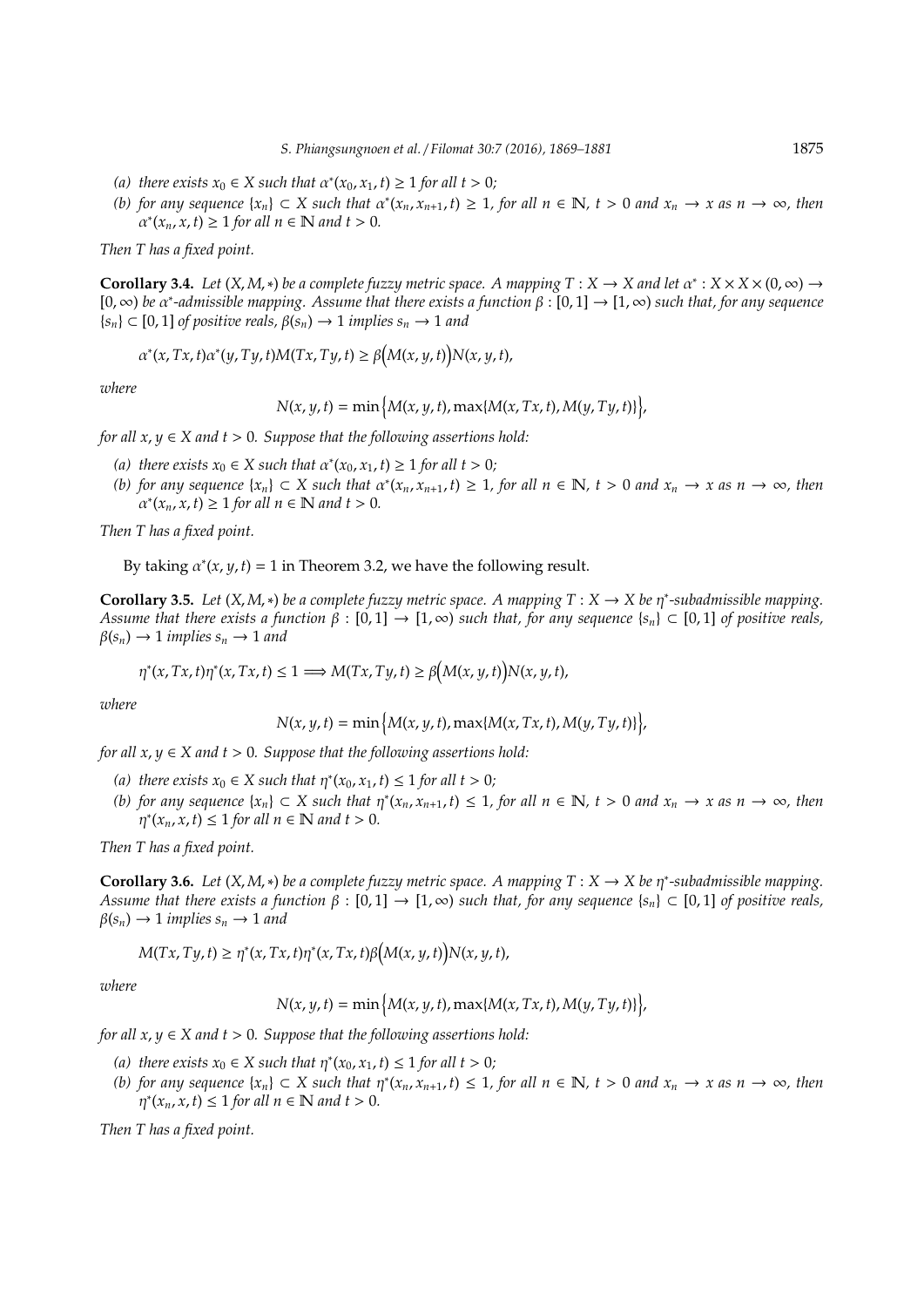If we take  $\alpha^*(x, y, t) = 1$  in Corollary 3.4 and  $\eta^*(x, y, t) = 1$  in Corollary 3.6, we have the following result of Geragty type contraction in fuzzy metric space.

**Corollary 3.7.** Let  $(X, M, *)$  be a complete fuzzy metric space. A mapping  $T : X \to X$ . Assume that there exists a *function*  $\beta : [0,1] \to [1,\infty)$  *such that, for any sequence*  $\{s_n\} \subset [0,1]$  *of positive reals,*  $\beta(s_n) \to 1$  *implies*  $s_n \to 1$  *and* 

$$
M(Tx, Ty, t) \ge \beta(M(x, y, t))N(x, y, t),
$$

*where*

$$
N(x, y, t) = \min \big\{ M(x, y, t), \max \{ M(x, Tx, t), M(y, Ty, t) \} \big\},
$$

*for all*  $x, y \in X$  *and*  $t > 0$ *. Then T has a fixed point.* 

Now, we give an example to support Theorem 3.2.

**Example 3.8.** Let  $X = [0, \infty)$  and define  $d(x, y) = |x - y|$ . Denote  $a * b = ab$  for any  $a, b \in [0, 1]$  and

$$
M(x, y, t) = \left(\frac{t}{t+1}\right)^{d(x, y)}
$$

for  $x, y \in X$  and  $t > 0$ . Then it easy to see that  $(X, M, *)$  is complete fuzzy metric space [2]. Define the mapping  $T: X \rightarrow X$  by

$$
Tx = \begin{cases} \frac{2x}{3} & , x \in [0, 1], \\ \sinh x & , x \in (1, \infty). \end{cases}
$$

Define  $\alpha$ ,  $\eta$  :  $X \times X \times (0, \infty) \rightarrow [0, \infty)$  by

$$
\alpha^*(x, y, t) = \begin{cases} 2 & , 0 \le x, y \le 1, \\ 0 & , otherwise. \end{cases}
$$

Also, define

$$
\eta^*(x, y, t) = \begin{cases} 1 & , 0 \le x, y \le 1, \\ -2 & , otherwise. \end{cases}
$$

We show that *T* is an  $\alpha^*$ - $\eta^*$ -admissible mapping. Let  $x, y \in X$  with

$$
\alpha^*(x, y, t) \geq \eta^*(x, y, t),
$$

then *x*,  $\gamma \in [0, 1]$ . On the other hand, for all *x*,  $\gamma \in [0, 1]$ , we have  $Tx \le 1$ . It follows that

$$
\alpha^*(Tx, Ty, t) \ge \eta^*(Tx, Ty, t).
$$

Hence, *T* is an  $\alpha^*$ - $\eta^*$ -admissible mapping. Also,  $\alpha^*(0, T0, t) \ge \eta^*(0, T0, t)$ . Let  $\{x_n\}$  is a sequence in *X* such that  $\alpha^*(x_n, x_{n+1}, t) \ge \eta^*(x_n, x_{n+1}, t)$  for all  $n \in \mathbb{N} \cup \{0\}$  and  $x_n \to x$  as  $n \to \infty$ , then  $\{x_n\} \subset [0, 1]$ , and hence  $x \in [0, 1]$ . This implies that  $\alpha^*(x_n, x, t) \ge \eta^*(x_n, x, t)$  for all  $n \in \mathbb{N}$  and  $t > 0$ . Now, let  $\alpha^*(x, Tx, t) \ge \eta^*(x, Tx, t)$ and  $\alpha^*(y, Ty, t) \geq \eta^*(y, Ty, t)$ . Also, we get

$$
\alpha^*(x, Tx, t)\alpha^*(y, Ty, t) \ge \eta^*(x, Tx, t)\eta^*(y, Ty, t).
$$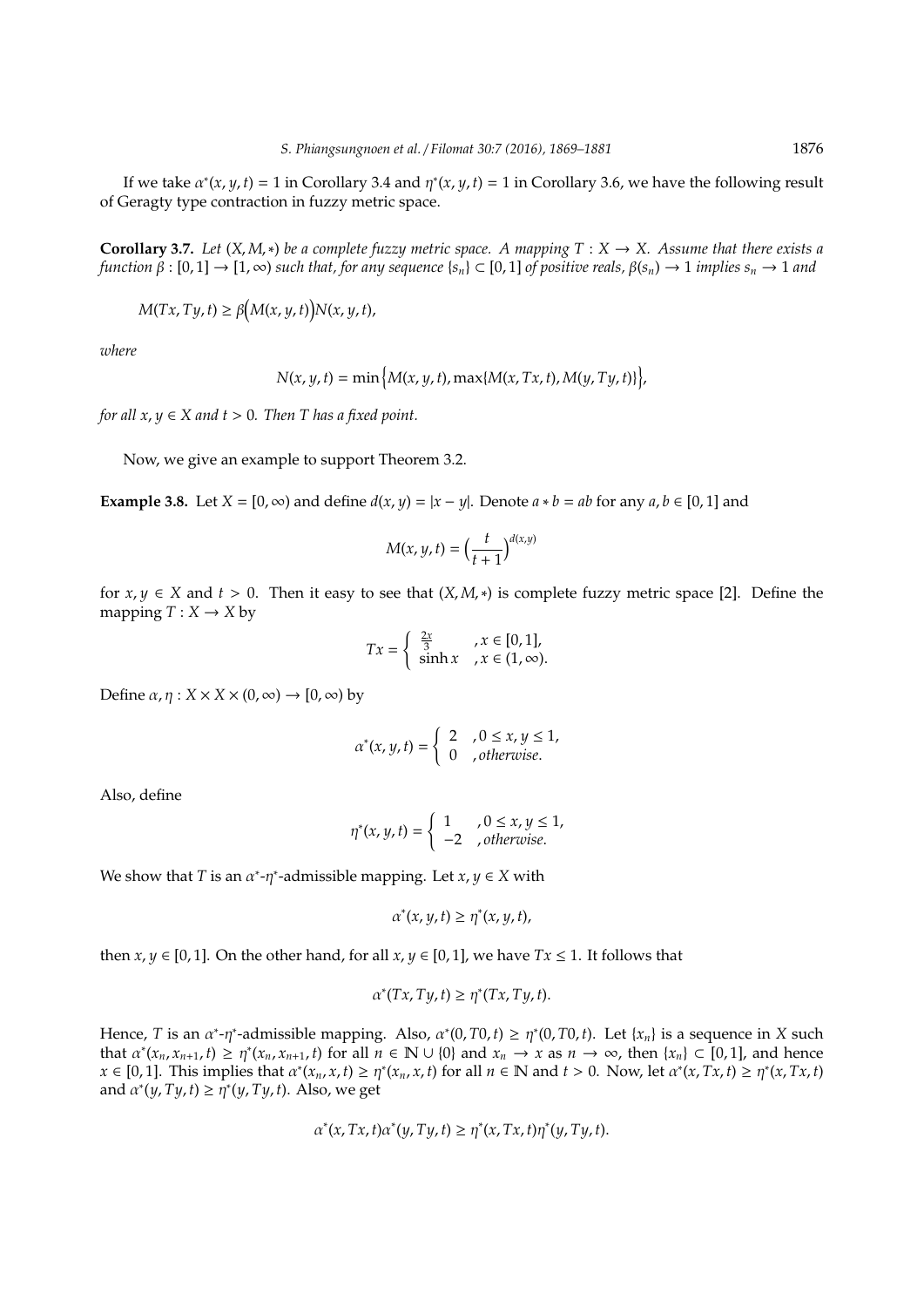Then  $x, y \in [0, 1]$ . This implies that

$$
M(Tx, Ty, t) = \left(\frac{t}{t+1}\right)^{d(Tx, Ty)}
$$
  
\n
$$
= \left(\frac{t}{t+1}\right)^{|Tx-Ty|}
$$
  
\n
$$
= \left(\frac{t}{t+1}\right)^{\left|\frac{2x}{3}-\frac{2y}{3}\right|}
$$
  
\n
$$
\geq \beta \Big(\Big(\frac{t}{t+1}\Big)^{\frac{1}{3}|x-y|}\Big) \Big(\frac{t}{t+1}\Big)^{\frac{1}{3}|x-y|}
$$
  
\n
$$
\geq \beta \Big(\Big(\frac{t}{t+1}\Big)^{|x-y|}\Big) \Big(\frac{t}{t+1}\Big)^{|x-y|}
$$
  
\n
$$
= \beta \Big(\Big(\frac{t}{t+1}\Big)^{d(x,y)}\Big) \Big(\frac{t}{t+1}\Big)^{d(x,y)}
$$
  
\n
$$
= \beta \Big(M(x, y, t)\Big)M(x, y, t).
$$

Therefore, all of conditions in Theorem 3.2 are satisfied with  $\beta$  : [0,1]  $\rightarrow$  [1,  $\infty$ ). We can see that Corollary 3.3 and Corollary 3.4 can be applicable to this example. In this example, we have 0 ∈ *X* is a fixed point to *T*. This completes the proof.

Next, we show that contractive condition in Corollary 3.7 cannot be applied to this example. Indeed, for  $x = 0$ ,  $y = 3$ ,  $\beta(s) = 1$  and  $t > 0$ , we obtain

$$
M(T0, T3, t) = \left(\frac{t}{t+1}\right)^{\sinh 3} < \left(\frac{t}{t+1}\right)^3 = M(0, 3, t),
$$

Therefore, Corollary 3.7 cannot be applied to this case.

# **4. Modified** α ∗ **-**η ∗ **-**ψ**-Contractions in Fuzzy Metric Spaces**

Let Ψ be the class of all mappings  $\psi : [0,1] \rightarrow [0,1]$  such that  $\psi$  is continuous, nondecreasing and  $\psi(s) > s$  for all  $s \in [0, 1]$ .

**Definition 4.1.** Let  $(X, M, *)$  be a fuzzy metric space and  $\psi \in \Psi$ . A mapping  $T : X \to X$  and let  $\alpha^*, \eta^*$ :  $X \times X \times (0, \infty) \to [0, \infty)$  be two functions. We say that *T* is a modified  $\alpha^*$ -*η*<sup>\*</sup>- $\psi$ -contractive mapping if the following implication takes place:

$$
\alpha^*(x, Tx, t)\alpha^*(y, Ty, t) \ge \eta^*(x, Tx, t)\eta^*(x, Tx, t)
$$
\n
$$
\implies M(Tx, Ty, t) \ge \psi(N(x, y, t))
$$
\n(4.1)

where

$$
N(x, y, t) = \min \{ M(x, y, t), \max \{ M(x, Tx, t), M(y, Ty, t) \} \}.
$$

Now, we prove some fixed point theorem for modified  $\alpha^*$ - $\eta^*$ - $\psi$ -contraction mapping in fuzzy metric spaces.

**Theorem 4.2.** Let  $(X, M, *)$  be a complete fuzzy metric space. The mapping  $T : X \to X$  is a modified  $\alpha^*$ - $\eta^*$ - $\psi$ *contractive mapping. Suppose that the following assertions hold:*

- *(a) T is* α ∗ *-*η ∗ *-admissible mapping;*
- (b) there exists  $x_0 \in X$  such that  $\alpha^*(x_0, Tx_0, t) \geq \eta^*(x_0, Tx_0, t)$  for all  $t > 0$ ;
- (c) for any sequence  $\{x_n\} \subset X$  such that  $\alpha^*(x_n, x_{n+1}, t) \geq \eta^*(x_n, x_{n+1}, t)$ , for all  $n \in \mathbb{N}$ ,  $t > 0$  and  $x_n \to x$  as  $n \to \infty$ , *then*  $\alpha^*(x, Tx, t) \geq \eta^*(x, Tx, t)$  *for all*  $n \in \mathbb{N}$  *and*  $t > 0$ *.*

*Then T has a fixed point.*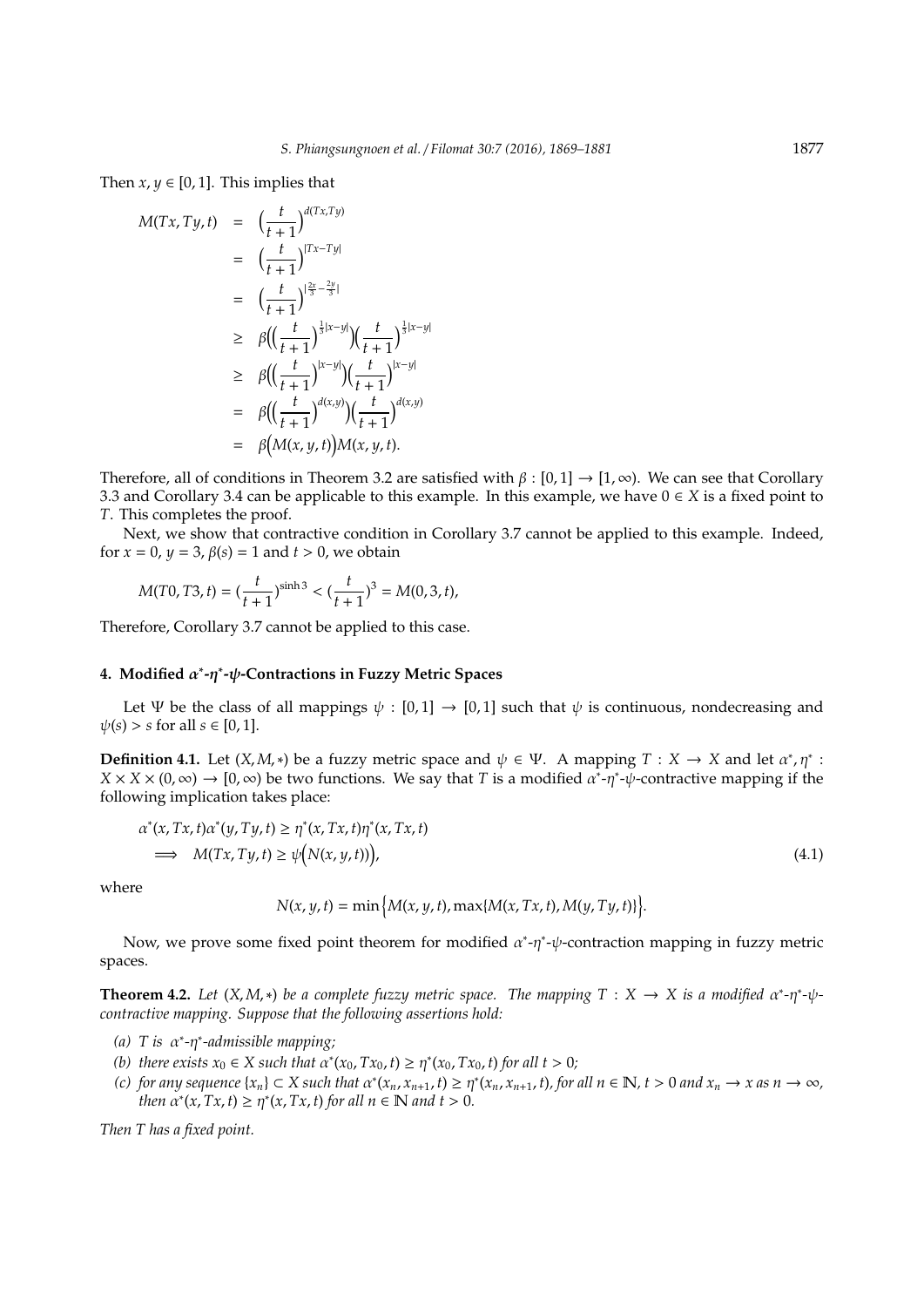**Proof.** Following the same lines in the proof of Theorem 3.2, we have

$$
\alpha^*(x_n, Tx_n, t) \geq \eta^*(x_n, Tx_n, t).
$$

So, we get

$$
\alpha^*(x_{n-1}, Tx_{n-1}, t)\alpha^*(x_n, Tx_n, t) \geq \eta^*(x_{n-1}, Tx_{n-1}, t)\eta^*(x_n, Tx_n, t)
$$

for all  $n \in \mathbb{N}$  and  $t > 0$ . It follows from 4.2, we have

$$
M(x_n, x_{n+1}, t) = M(Tx_{n-1}, Tx_n, t)
$$
  
\n
$$
\geq \psi(N(x_{n-1}, x_n, t))
$$

where

$$
N(x_{n-1}, x_n, t) = \min \{M(x_{n-1}, x_n, t), \max\{M(x_{n-1}, Tx_{n-1}, t), M(x_n, Tx_n, t)\}\}
$$
  
=  $\min \{M(x_{n-1}, x_n, t), \max\{M(x_{n-1}, x_n, t), M(x_n, x_{n+1}, t)\}\}$   
=  $M(x_{n-1}, x_n, t)$ 

for all  $n \in \mathbb{N}$  and  $t > 0$ . Hence,

$$
M(x_n, x_{n+1}, t) \geq \psi(M(x_{n-1}, x_n, t)) > M(x_{n-1}, x_n, t)
$$

 $\sim$ 

for all  $n \in \mathbb{N}$  and  $t > 0$ . Hence,  $\{M(x_n, x_{n+1}, t)\}$  is an increasing sequence in  $(0, 1]$ . Thus, there exists  $l \in (0, 1]$ such that  $\lim_{n\to\infty} M(x_n, x_{n+1}, t) = l$  for all  $t > 0$ . Now, we prove that  $l = 1$  for all  $t > 0$ . From (4.2), we have

 $M(x_n, x_{n+1}, t) \geq \psi(M(x_{n-1}, x_n, t)).$ 

Since,  $\psi$  is continuous,  $l \geq \psi(l)$ . This implies that  $l = 1$  and therefore

$$
\lim_{n\to\infty} M(x_n,x_{n+1},t)=1
$$

for all  $n \in \mathbb{N}$  and  $t > 0$ .

Next, we prove that  ${x_n}$  is a Cauchy sequence. Since,

$$
\alpha(x_{n(k)}, Tx_{n(k)}, t)\alpha(x_{m(k)}, Tx_{m(k)}, t) \leq \eta(x_{n(k)}, Tx_{n(k)}, t)\eta(x_{m(k)}, Tx_{m(k)}, t).
$$

By (4.2), (3.3), (3.4) and (3.5), we have

$$
M(x_{n(k+1)}, x_{m(k+1)}, t_0) \geq \psi(N(x_{n(k)}, x_{m(k)}, t_0)) \geq 1,
$$

where

$$
N(x_{n(k)}, x_{m(k)}, t_0)
$$
  
= min { $M(x_{n(k)}, x_{m(k)}, t_0)$ , max{ $M(x_{n(k)}, Tx_{n(k)}, t_0)$ ,  $M(x_{m(k)}, Tx_{m(k)}, t_0)$ } }.

Letting  $k \rightarrow +\infty$  in the above inequality, we get

$$
1 - \varepsilon \ge \psi(1 - \varepsilon) > 1 - \varepsilon
$$

which is contradiction. Thus,  $\{x_n\}$  is a Cauchy sequence and  $(X, M, *)$  complete then there exists  $x^* \in X$  such that  $x_n \to x^*$  as  $n \to \infty$ , that means  $M(x_n, x^*, t) = 1$  as  $n \to \infty$ , for each  $t > 0$ . By condition (*c*), we have  $\alpha(x^*, Tx^*, t) \geq \eta(x^*, Tx^*, t)$ . So, we get

$$
\alpha(x_n, Tx_n, t)\alpha(x^\star, Tx^\star, t) \geq \eta(x_n, Tx_n, t)\eta(x^\star, Tx^\star, t)
$$

for all  $n \in \mathbb{N} \cup \{0\}$  and  $t > 0$ . By (3.1), we have

 $M(Tx^* , Tx_n, t) = M(Tx^* , x_{n+1}, t) \geq \psi(N(x^* , x_n, t))$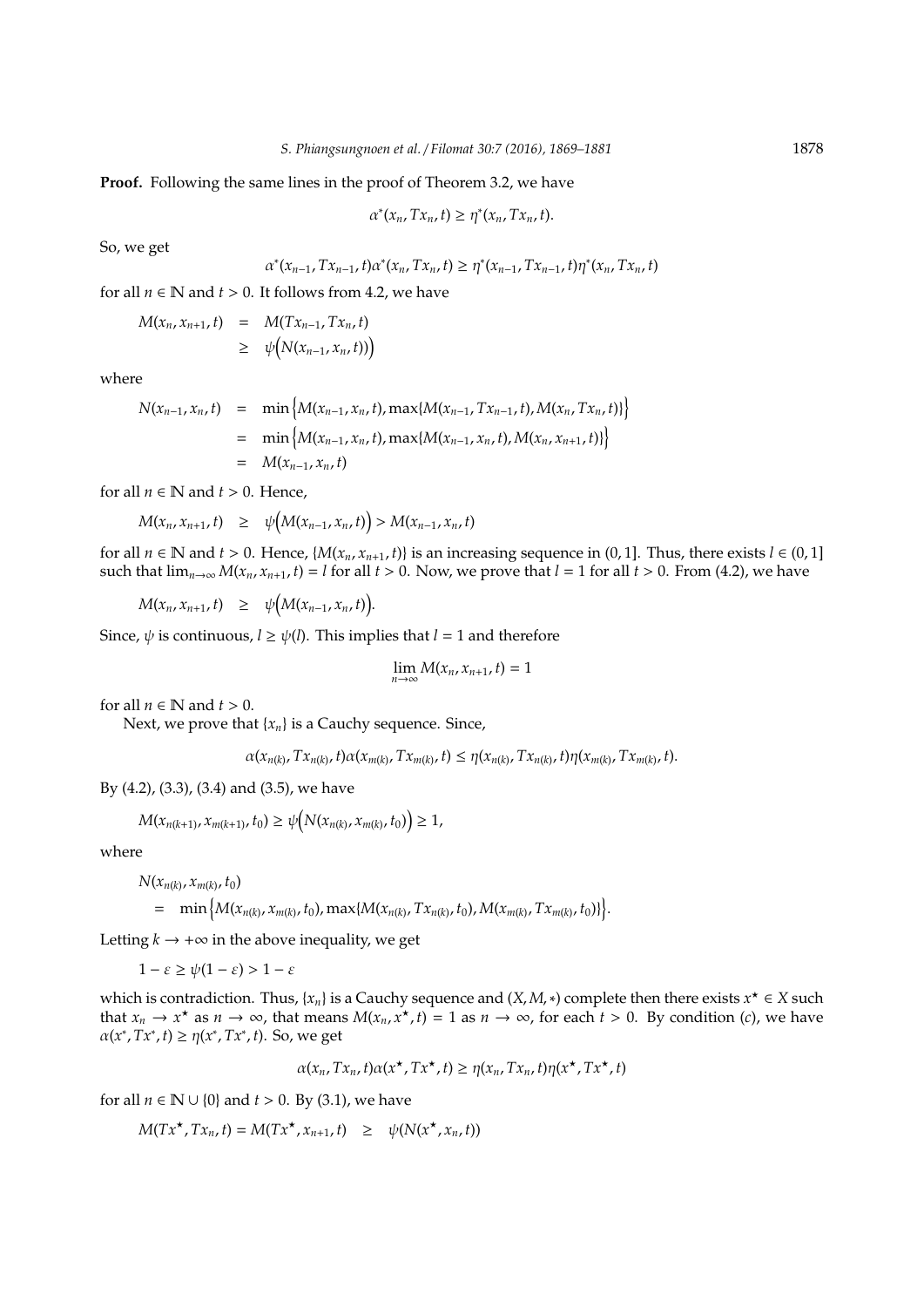where

$$
N(x^*, x_n, t)
$$
  
= min { $M(x^*, x_n, t)$ , max{ $M(x^*, Tx^*, t)$ ,  $M(x_n, Tx_n, t)$ }  
= min { $M(x^*, x_n, t)$ , max{ $M(x^*, Tx^*, t)$ ,  $M(x_n, x_{n+1}, t)$ } $].$ 

Hence,

$$
M(Tx^{\star}, x^{\star}, t) \geq M(Tx^{\star}, x_{n+1}, t) * M(x_{n+1}, x_n, t) * M(x_n, x^{\star}, t)
$$
  
 
$$
\geq \psi(N(x^{\star}, x_n, t)) * M(x_{n+1}, x_n, t) * M(x_n, x^{\star}, t)
$$

Letting  $n \to \infty$  in the above inequality, we get  $M(Tx^*, x^*, t) = 1$ , that is,  $Tx^* = x^*$ . This completes the proof.

By taking  $\eta^*(x, y, t) = 1$  in Theorem 4.2, we have the following result.

**Corollary 4.3.** *Let* (*X*, *M*,∗) *be a complete fuzzy metric space. A mapping T* : *X* → *X be* α ∗ *-admissible mapping and*

 $\alpha^*(x, Tx, t) \alpha^*(y, Ty, t) \geq 1 \Longrightarrow M(Tx, Ty, t) \geq \psi(N(x, y, t)),$ 

*where*

$$
N(x, y, t) = \min \big\{ M(x, y, t), \max \{ M(x, Tx, t), M(y, Ty, t) \} \big\}.
$$

*for all*  $x, y \in X$  *and*  $t > 0$ *. Suppose that the following assertions hold:* 

- (a) there exists  $x_0 \in X$  such that  $\alpha^*(x_0, x_1, t) \ge 1$  for all  $t > 0$ ;
- (b) for any sequence  $\{x_n\} \in X$  such that  $\alpha^*(x_n, x_{n+1}, t) \ge 1$ , for all  $n \in \mathbb{N}$ ,  $t > 0$  and  $x_n \to x$  as  $n \to \infty$ , then  $\left( \alpha^*(x_n, x, t) \right) \geq 1$  for all  $n \in \mathbb{N}$  and  $t > 0$ .

*Then T has a fixed point.*

**Corollary 4.4.** *Let* (*X*, *M*,∗) *be a complete fuzzy metric space. A mapping T* : *X* → *X be* α ∗ *-admissible mapping and*

 $\alpha^*(x, Tx, t) \alpha^*(y, Ty, t) M(Tx, Ty, t) \ge \psi(N(x, y, t)),$ 

*where*

$$
N(x, y, t) = \min \big\{ M(x, y, t), \max \{ M(x, Tx, t), M(y, Ty, t) \} \big\}.
$$

*for all*  $x, y \in X$  *and*  $t > 0$ *. Suppose that the following assertions hold:* 

- (a) there exists  $x_0 \in X$  such that  $\alpha^*(x_0, x_1, t) \ge 1$  for all  $t > 0$ ;
- (b) for any sequence  $\{x_n\} \subset X$  such that  $\alpha^*(x_n, x_{n+1}, t) \ge 1$ , for all  $n \in \mathbb{N}$ ,  $t > 0$  and  $x_n \to x$  as  $n \to \infty$ , then  $\alpha^*(x_n, x, t) \geq 1$  for all  $n \in \mathbb{N}$  and  $t > 0$ .

*Then T has a fixed point.*

By taking  $\alpha^*(x, y, t) = 1$  in Theorem 4.2, we have the following result.

**Corollary 4.5.** *Let* (*X*, *M*,∗) *be a complete fuzzy metric space. A mapping T* : *X* → *X be* η ∗ *-subadmissible mapping and*

$$
\eta^*(x, Tx, t)\eta^*(x, Tx, t) \le 1 \Longrightarrow M(Tx, Ty, t) \ge \psi(N(x, y, t)),
$$

*where*

$$
N(x, y, t) = \min\left\{M(x, y, t), \max\{M(x, Tx, t), M(y, Ty, t)\}\right\},\
$$

*for all*  $x, y \in X$  *and*  $t > 0$ *. Suppose that the following assertions hold:* 

(a) there exists  $x_0 \in X$  such that  $\eta^*(x_0, x_1, t) \leq 1$  for all  $t > 0$ ;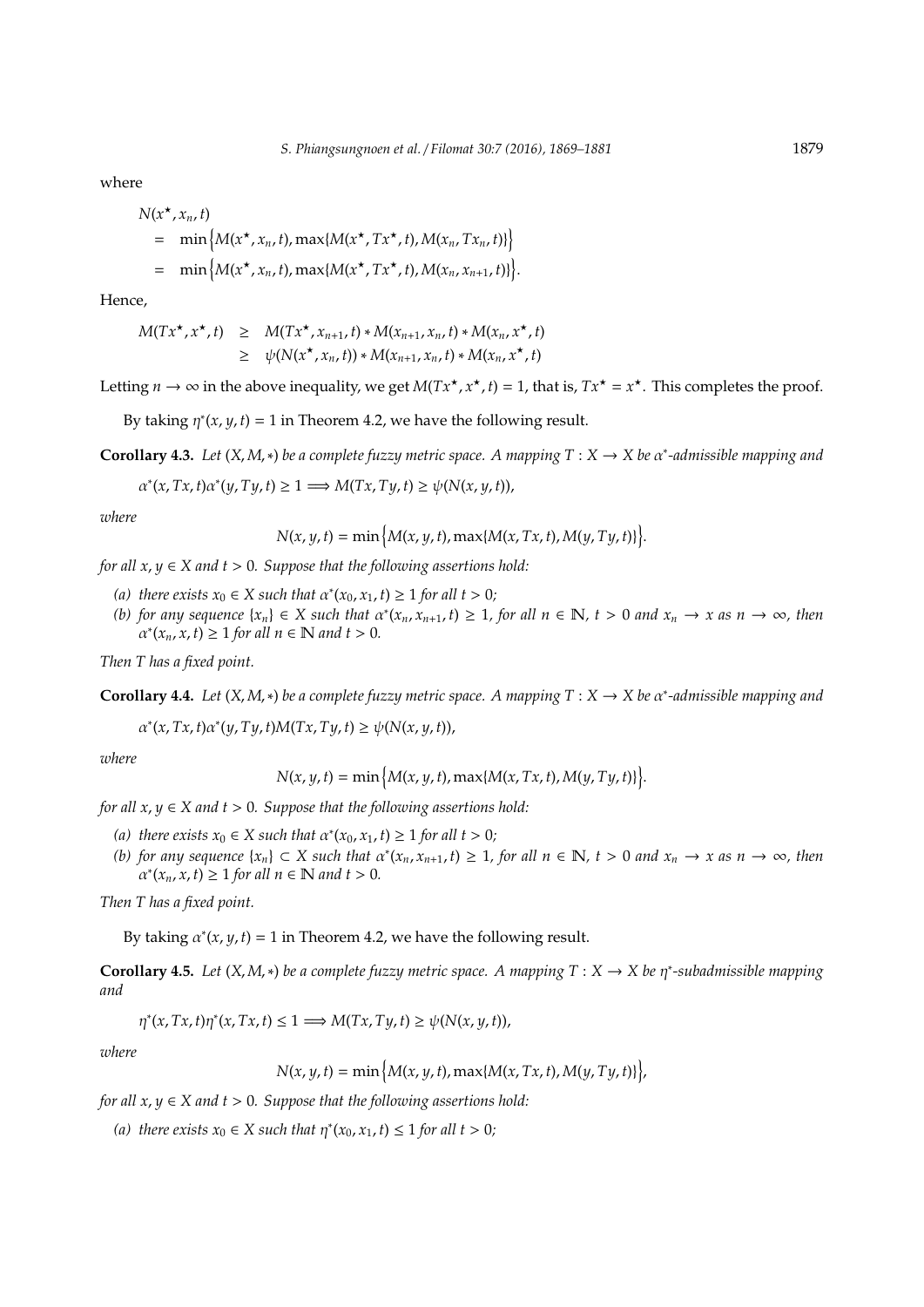(*b*) for any sequence  $\{x_n\}$  ⊂ *X* such that  $\eta^*(x_n, x_{n+1}, t)$  ≤ 1, for all  $n \in \mathbb{N}$ ,  $t > 0$  and  $x_n \to x$  as  $n \to \infty$ , then  $(\eta^*(x_n, x, t) \leq 1 \text{ for all } n \in \mathbb{N} \text{ and } t > 0.$ 

*Then T has a fixed point.*

**Corollary 4.6.** *Let* (*X*, *M*,∗) *be a complete fuzzy metric space. A mapping T* : *X* → *X be* η ∗ *-subadmissible mapping and*

 $M(Tx, Ty, t) \geq \eta^*(x, Tx, t)\eta^*(x, Tx, t)\psi(N(x, y, t)),$ 

*where*

 $N(x, y, t) = \min \left\{ M(x, y, t), \max \{ M(x, Tx, t), M(y, Ty, t) \} \right\},$ 

*for all*  $x, y \in X$  *and*  $t > 0$ *. Suppose that the following assertions hold:* 

- (a) there exists  $x_0 \in X$  such that  $\eta^*(x_0, x_1, t) \leq 1$  for all  $t > 0$ ;
- (*b*) for any sequence  $\{x_n\}$  ⊂ *X* such that  $\eta^*(x_n, x_{n+1}, t)$  ≤ 1, for all  $n \in \mathbb{N}$ ,  $t > 0$  and  $x_n \to x$  as  $n \to \infty$ , then  $\eta^*(x_n, x, t) \leq 1$  for all  $n \in \mathbb{N}$  and  $t > 0$ .

*Then T has a fixed point.*

If we take  $\alpha^*(x, y, t) = 1$  in Corollary 4.4 and  $\eta^*(x, y, t) = 1$  in Corollary 4.6, we have the following result of Mihet [4] type contraction in fuzzy metric space.

**Corollary 4.7.** *Let*  $(X, M, *)$  *be a complete fuzzy metric space. A mapping*  $T : X \rightarrow X$ *. and* 

 $M(Tx, Ty, t) \geq \psi(N(x, y, t)),$ 

*where*

 $N(x, y, t) = \min \{ M(x, y, t), \max \{ M(x, Tx, t), M(y, Ty, t) \} \},$ 

*for all*  $x, y \in X$  *and*  $t > 0$ *. Then T has a fixed point.* 

Now, we give an example to support Theorem 4.2.

**Example 4.8.** Let *X* = [0,  $\infty$ ) and define *a*  $*$  *b* = *ab* for any *a*, *b*  $\in$  [0, 1]. The fuzzy metric

$$
M(x, y, t) = e^{-\frac{|x-y|}{t}}
$$

for  $x, y \in X$  and  $t > 0$ . Define the mapping  $T : X \to X$  by

$$
Tx = \begin{cases} \frac{x^2}{4} & , x \in [0, 1], \\ 2x^2 + 1 & , x \in (1, \infty). \end{cases}
$$

Let  $\psi(s)$  =  $\sqrt{s}$  for *s* ∈ [0, 1], then  $\psi$  ∈ Ψ. Define  $\alpha$ ,  $\eta$  : *X* × *X* × (0, ∞) → [0, ∞) by  $\alpha$  ≡ 1,

$$
\eta^*(x, y, t) = \begin{cases} \frac{1}{3} & , x, y \in [0, 1], \\ 1 & , x, y \in (1, \infty). \end{cases}
$$

We show that *T* is an  $\eta^*$ -subadmissible mapping. Let  $x, y \in X$  with

 $\eta^*(x, y, t) \leq 1$ ,

then *x*, *y*  $\in$  [0, 1]. On the other hand, for all *x*, *y*  $\in$  [0, 1], we have  $Tx \ge 1$ . It follows that

$$
\eta^*(Tx, Ty, t) \leq 1.
$$

Hence, *T* is an  $\eta^*$ -subadmissible mapping. Also,  $\eta^*(1, T1, t) \leq 1$ . Let  $\{x_n\}$  is a sequence in *X* such that  $\alpha^*(x_n, x_{n+1}, t) \ge \eta^*(x_n, x_{n+1}, t)$  for all  $n \in \mathbb{N} \cup \{0\}$  and  $x_n \to x$  as  $n \to \infty$ , then  $\{x_n\} \subset [0, 1]$ , which implies that